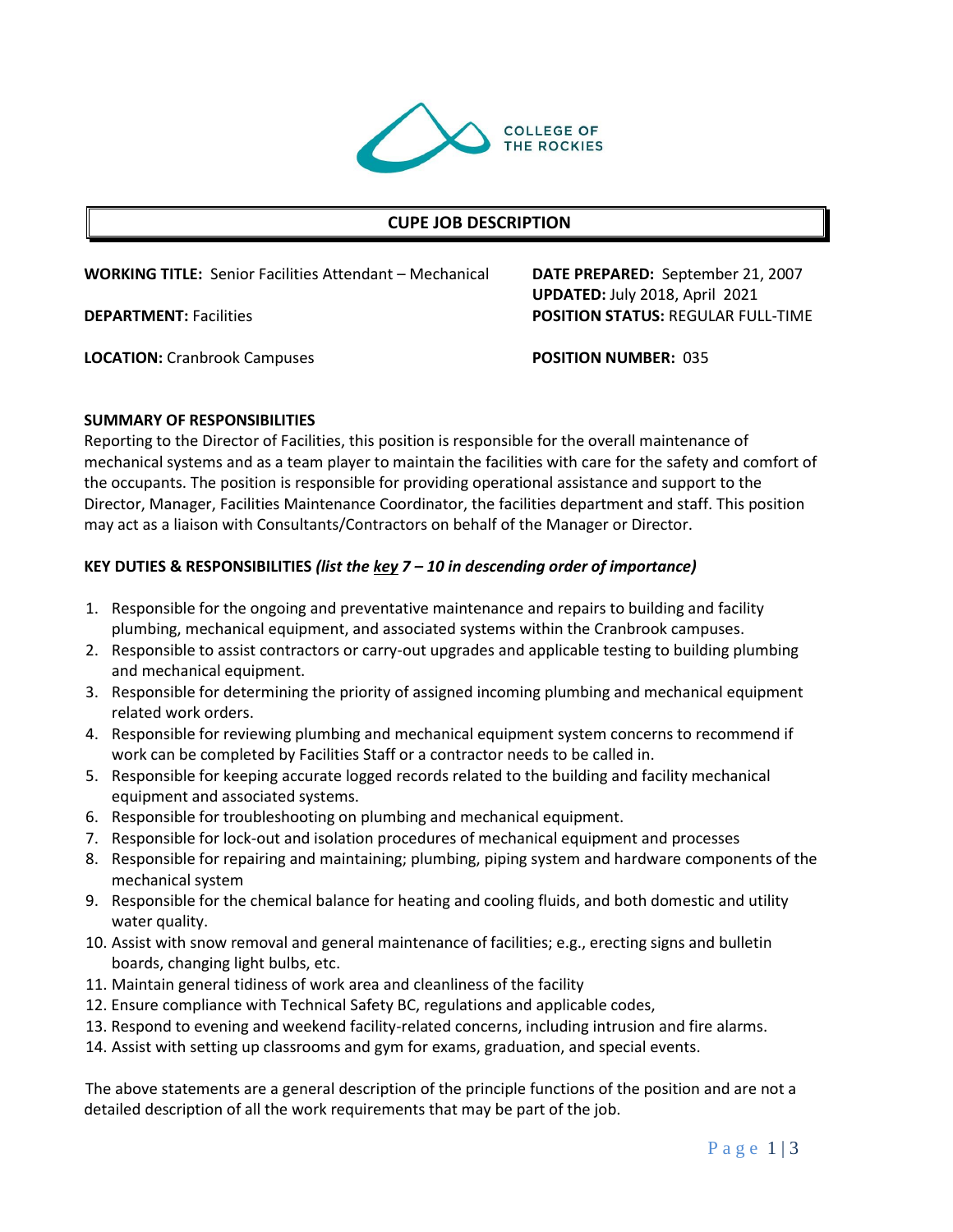## **DECISION MAKING**

- Responsible for determining the priority of assigned incoming work orders while keeping in mind the safety of all concerned.
- Trouble shooting plumbing and mechanical systems to determine if work can be completed by Facilities or a contractor needs to be called in

#### **POSITION RELATED QUALIFICATIONS – EDUCATION AND EXPERIENCE**

- Completion of Grade 12 or equivalent
- Red Seal Interprovincial Ticket in Plumbing, Millwright, or Refrigeration Mechanic OR 4<sup>th</sup> Class Power Engineer certificate
- Class 5 BC Driver's License

#### **POSITION SPECIFIC WORKING CONDITIONS and ENVIRONMENT, SAFETY REQUIREMENTS**

#### *Physical and Mental Effort:*

- Heavy lifting-50 lb boxes of paper delivered throughout the College, bookstore and library
- Moving office furniture
- Climbing ladders to complete repairs in ceilings
- Shoveling snow, sand during snow removal
- Using power tools
- Setting up and working from scaffolding in various locations
- Operating snow removal equipment

### *Work Environment:*

- Subject to extreme temperatures (indoors and out) while working on a roof as well as changing filters
- Subject to noise while running equipment
- Some travel required to pick up and deliver parts in town and to outlaying campuses
- Subject to dust, confined spaces, heights and live electrical equipment, chemical vapor

#### *Safety Requirements:*

- Protection against shock and burn, hearing, vision, respiratory, and thermal protection needed
- Requires knowledge of safe use of hand tools, safe use of mobile equipment (loader, truck, etc)
- Requires steel toed boots, safety glasses, hearing protection
- Extreme caution to be taken while working on certain mechanical or structural equipment or systems